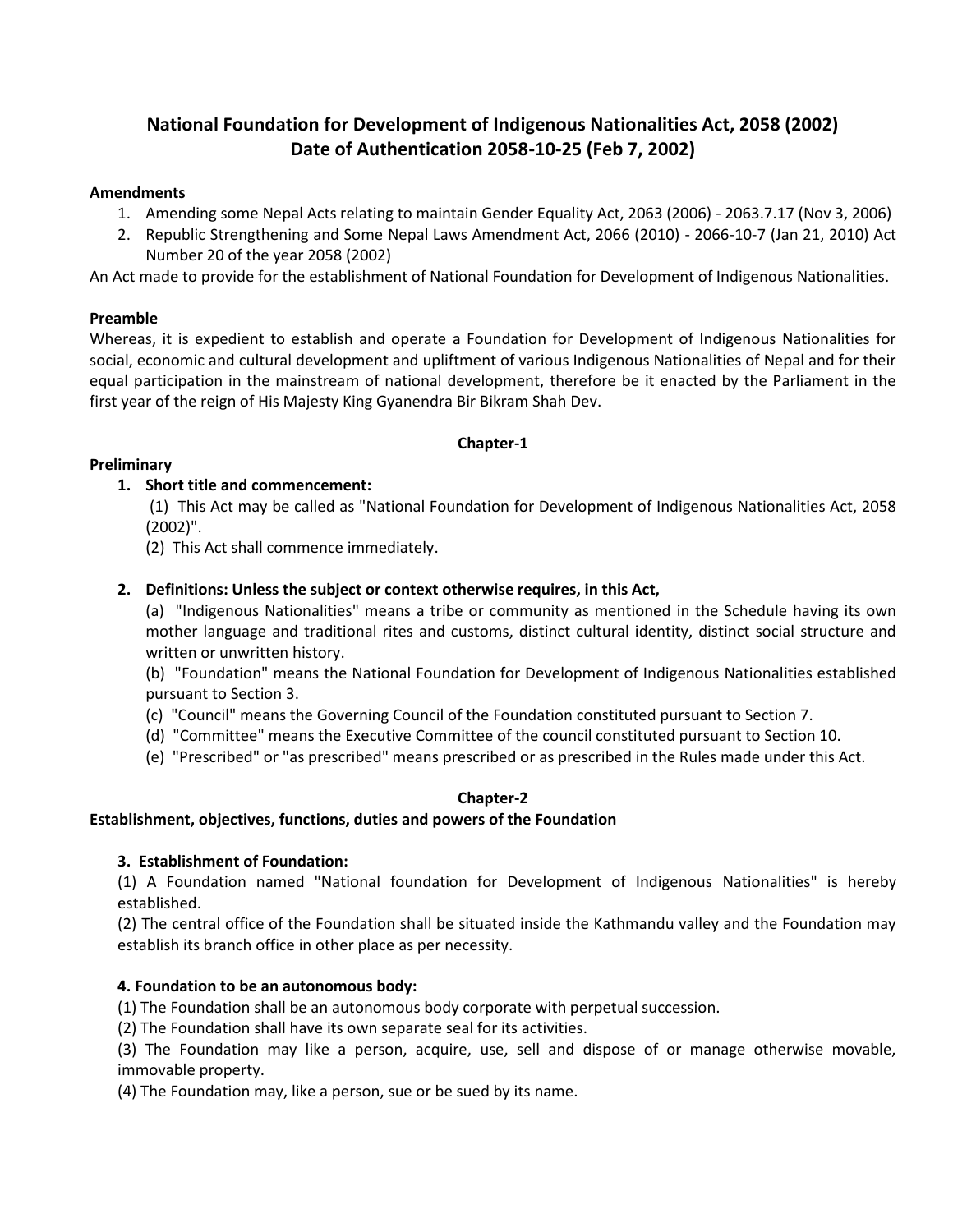## **5. Objectives of the Foundation: The Foundation shall have the following objectives:**

- a) To make overall development of the indigenous nationalities by formulating and implementing programs relating to the social, educational, economic and cultural development and upliftment of indigenous nationalities;
- b) To preserve and promote the languages, scripts, cultures, arts, and histories of the indigenous nationalities;
- c) To preserve and promote the traditional knowledge, skills, technologies and special knowledge of the indigenous nationalities and to provide assistance in its vocational use;
- d) To cause the indigenous nationalities to be participate in the mainstream of overall national development of the country by maintaining a good relation, goodwill and harmony between different indigenous groups, castes, tribes and religious communities of Nepal; and
- e) To provide assistance in building an equitable society by making social, economic, religious and cultural development and upliftment of indigenous nationalities.

## **6. Functions, duties and powers of the Foundation:**

**To attain the objectives under Section 5, the functions, duties and powers of the Foundation shall be as follows:**

- a) Formulate and implement or cause to be implemented the programme necessary for promotion and preservation of the languages, scripts, literatures, histories, arts, cultures, traditional skills and technologies of the indigenous nationalities;
- b) Study and research the languages, scripts, literatures, histories, arts, traditions and cultures of the indigenous nationalities and develop such language, script, history, arts, literature and tradition;
- c) Subject to the prevailing law to protect or cause to be protected as prescribed the technology, skill and special knowledge that have been traditionally practiced by indigenous nationalities, as intellectual property rights of the concerned Indigenous nationalities;
- d) Publish the histories and literatures of the indigenous nationalities and other works considered important;
- e) With the assistance of other bodies concerned with language and literature, make preparations to publish dictionaries of different indigenous language;
- f) Establish archives and museums that would give the true identities of the languages, cultures, histories, traditions and other identities closely associated with indigenous nationalities;
- g) Establish schools that would teach the language of indigenous communities, at least up to the primary level;
- h) Allow interested foreign scholars to study and research the languages, cultures, histories, literatures, arts, traditional technologies of the indigenous groups (with permission to study being subject to prior approval from the Government of Nepal);
- i) Collect, manage and disseminate information important to the indigenous communities;
- j) Undertake special programs aimed at enhancing the economic and social status of the poor and the marginalized groups among the indigenous nationalities;
- k) Establish friendly relations with international associations with similar objectives as well as exchange relevant information beneficial to both parties;
- l) Provide consultancy services on the issues of indigenous nationalities; and
- m) Prepare material for broadcasting notices, news and other programs in the different languages of the indigenous nationalities.
- n) To prepare list of the wealthy and poor indigenous nationalities having regard to the social, economic and cultural differences, verities and discrepancies existing between indigenous nationalities;
- o) To do or cause to be done other necessary matters relating to indigenous nationalities to attain the objectives of the Foundation.

## **Chapter - 3**

## **Provisions relating to Governing Council and Executive Committee**

## **7. Constitution of governing council:**

- (1) In order to discharge the functions required to be discharged on behalf of the Foundation there shall be a governing co9uncil as follows as the supreme body of the Foundation:
- (a) Prime Minster -Chairperson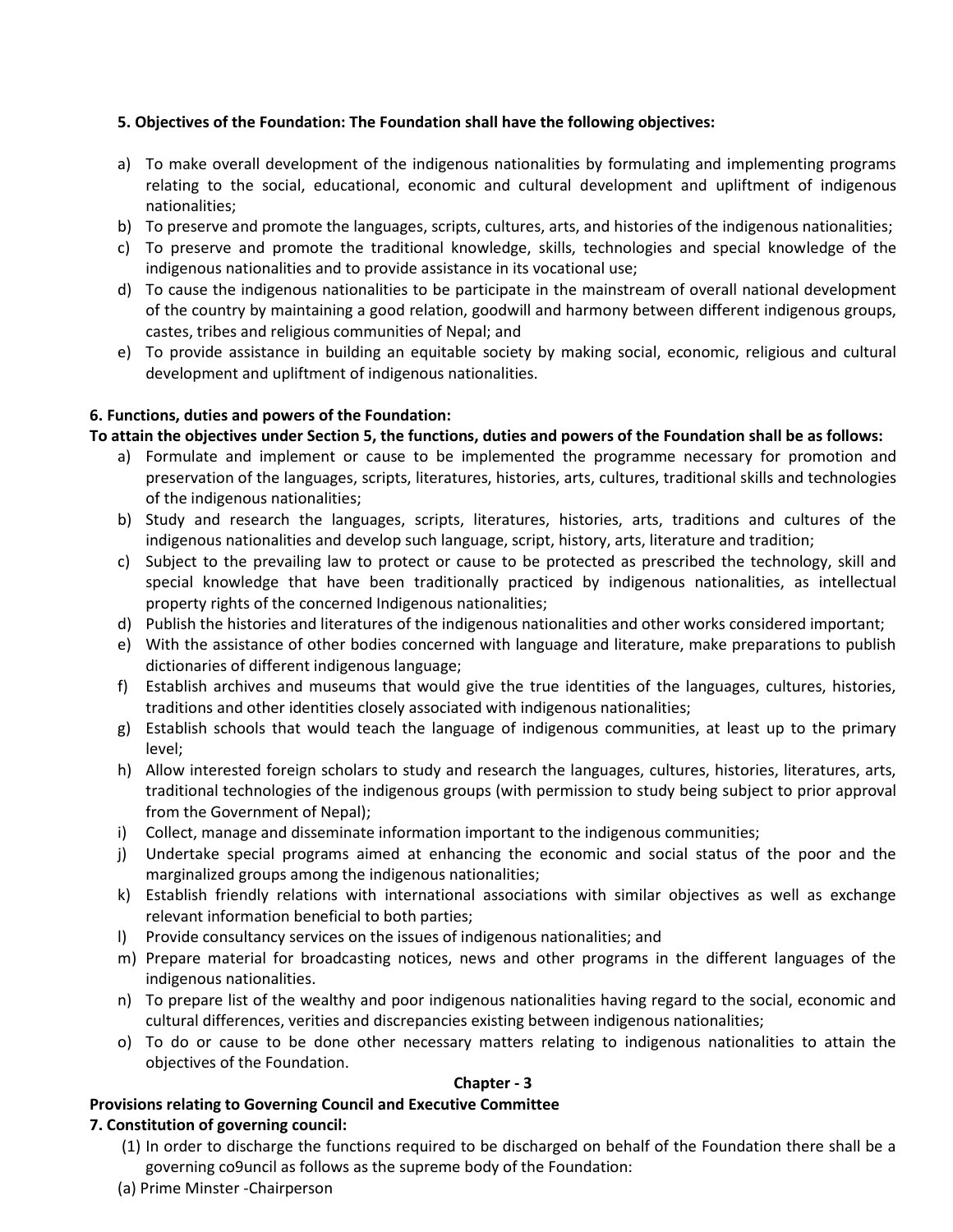- (b) Minister/State Minister of the Ministry of Local Development C0-Chairperson
- (c) One person nominated by the chairperson of the council from among three indigenous nationalities recommended by a Recommendation Committee formed under Sub-section 2 from among the persons who have made remarkable contribution to the development of indigenous nationalities - Vice-Chairperson
- (d) Vice-chancellor of the Nepal Academy or a member designated by him/her-Member
- (e) Member, National Planning Commission, (looking after the concerned matter)- Member
- (f) Secretary, Ministry of Local Development Member
- (g) Secretary, Ministry of Finance Member
- (h) Secretary, Ministry of Culture, Tourism and Civil Aviation Member
- (i) Secretary, Ministry of Education and Sports Member
- (j) Persons nominated by the co-chairperson, on recommendation of the federation of the indigenous nationalities out of the unions and associations of the indigenous nationalities referred to in the schedule affiliated to the federation, one person from each indigenous nationalities and in the case of indigenous nationalities, if there exists any, not affiliated to the federation of indigenous nationalities one person each from such indigenous nationalities - Member
- (k) Ten women nominated by Government of Nepal two from each development region form among the indigenous nationalities women - Member
- (l) Two persons nominated by Government of Nepal from among the tradesman, industrialists and donor of the indigenous nationalities community - Member
- (m) Members of the executive committee Member
- (n) Person nominated by the co-chairperson of the council on recommendation of the deputy chairperson of the council from among the persons of indigenous nationalities who have made special contribution to the upliftment of indigenous nationalities - Member secretary
- (2) There shall be a recommendation committee under the co-ordinationship of the co-chairperson of the council consisting of one person designated by the federation of indigenous nationalities and one person by indigenous nationalities Council to make recommendation for the nomination of deputy chairperson pursuant to clause (c) of Sub-section (1).
- (3) The tenure of the deputy chairperson, member and member-secretary nominated pursuant to clause (c), (j), (k), (l), and (n) of Sub-section (1) shall be of four years and they may be appointed for one time again.
- (4) If the Council considers it necessary, it may invite national or foreign experts to take part in the meeting of the council as an observer.

## **8. Meeting and decision of council:**

- (1) The meeting of the Council shall take place twice a year on such date, time and place as specified by the chairperson of the Council.
- (2) The Chairperson of the Council shall preside over the meeting of the council. In his/her absence, the cochairperson and in the absence even of him/her the Deputy Chairperson of the Council shall preside over the meeting of the Council.
- (3) The presence of at least fifty percent member out of total members of the Council shall be deemed to have constituted the quorum for the meeting.
- (4) The decision of majority of vote shall be deemed to be the decision of the council. In case of tie of votes in the meeting the presiding person may exercise a casting vote.
- (5) The decision of the meeting of the Council shall be certified by the member-secretary.
- (6) Other procedures relating to the meeting shall be as determined by the council itself.
- **9. Functions, duties and powers of the council (1) The functions to be performed work to be done and power to be exercised by the Foundation under this Act shall be performed and exercised by the council.**
- (2) Without prejudice to the generality of Sub-section (1), the functions, duties and powers of the council shall be as follows:–
- (a) To formulate the policy of various programmes and projects to be operated by the Foundation,
- (b) To approve the annual and periodic plan of the Foundation,
- (c) To approve annual budget of the Foundation,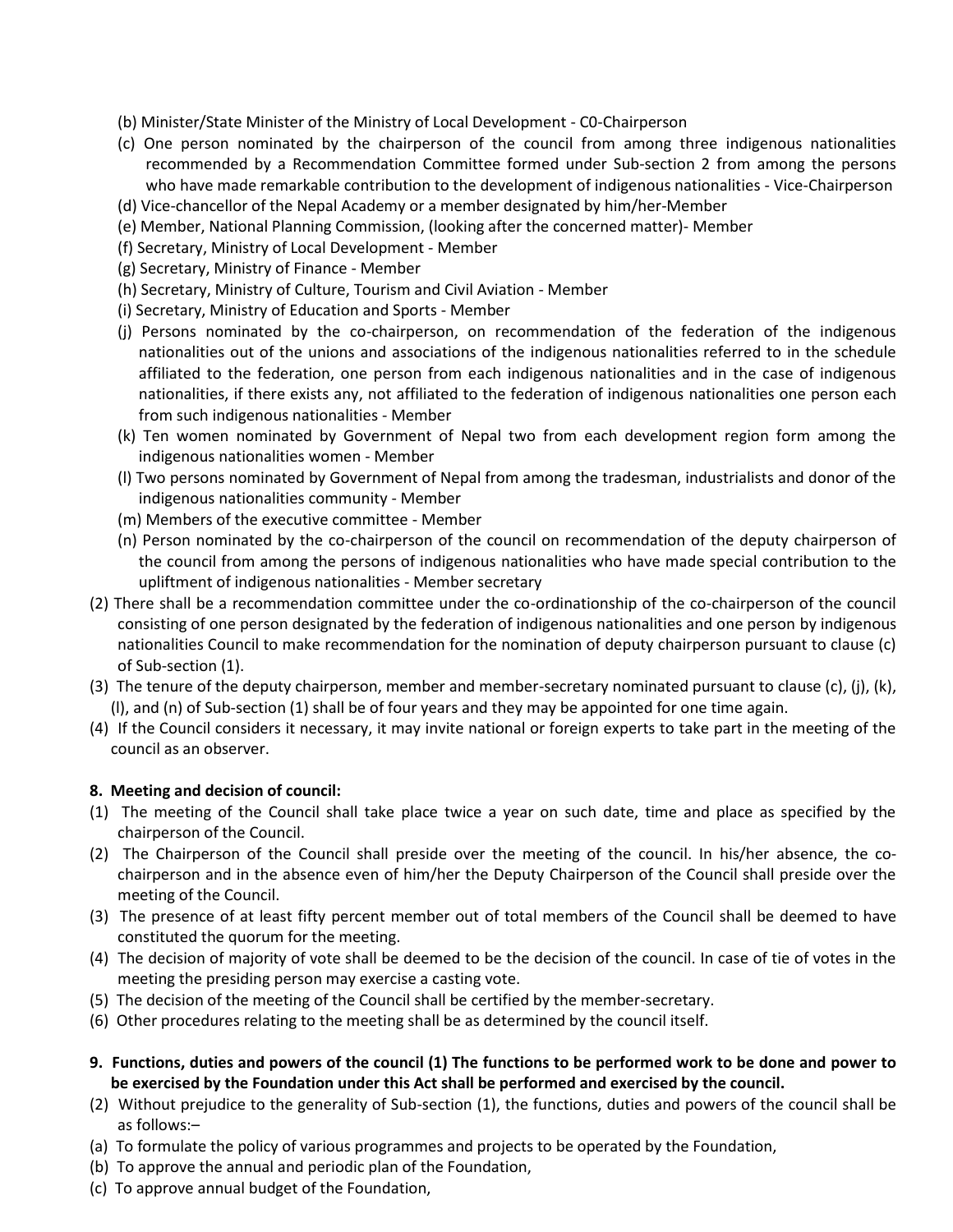- (d) To evaluate the programmes and projects operated by the Foundation,
- (e) To approve the by-rules to be framed by the Foundation,
- (f) To perform other functions as prescribed.
- 10. Constitution of Executive Committee: (1) In order to discharge the daily work of the Council subject to this Act or Rules made there under and the general directions of the Foundation there shall be an Executive Committee as follows:

## **11. Meeting and decision of committee:**

- (1) The meeting of the committee shall take place as per necessity on such date, time and place specified by the chairperson of the committee.
- (2) The chairperson of the committee shall preside over the meeting of the committee and in his/her absence; the senior most member in term of nomination from among the members nominated shall preside over the meeting.
- (3) National or foreign experts and a person concerned with the programme and project of the Foundation may be invited in the meeting of the committee as per necessity.
- (4) Other procedures concerning the meeting of the committee shall be as prescribed.
- 12. Functions, duties and powers of the committee: In addition to the functions mentioned elsewhere in the Act, the functions, duties and powers of the committee shall be as follows:–
- (a) To implement or cause to be implemented the decision of the Council,
- (b) To prepare periodic and annual programmes, projects and budget of the Foundation and submit to the Council,
- (c) To manage and operate the fund of the Foundation,
- (d) To have the account of the Foundation audited and to submit the report thereof to the Council,
- (e) To prepare draft of the Bye-laws to be framed by the Foundation and submit to the council,
- (f) To do or cause to be done other functions as prescribed to attain the objectives of the Foundation subject to the direction given from time to time by the Council.

## **13. Provision concerning the conditions of service of the Deputy Chairperson Council:**

- (1) The deputy chairperson of the Foundation shall be the full time chief executive officer of the Foundation.
- (2) The remuneration, facilities and other conditions of service of the Deputy Chairperson shall be as prescribed.

## **14. Provision concerning the conditions of service of member secretary of the council:**

- (1) The Member-Secretary of the council shall be the full time executive officer of the Foundation and he/she shall function under general direction of the Deputy Chairperson.
- (2) The remuneration, facilities and other conditions of the service of the Member-Secretary of the Council shall be as prescribed.

## **15. Subcommittee or task force may be formed:**

- (1) The Council or Committee may form a Subcommittee or Task Force as per necessity.
- (2) The functions, duties, powers, procedure and facility of the Subcommittee or Task Force formed under Subsection (1) shall be as specified by the Council or Committee.

## **Chapter - 4**

#### **Fund, account and audit of the Foundation 16. Fund of the Foundation:**

- (1) The Foundation shall have its separate fund.
- (2) The fund shall consist of the following amounts:-
- (a) Amount received from Government of Nepal,
- (b) Loan amount received from a foreign government or international union and association,
- (c) Donation, assistance, grant or any other amount to be received from a foreign government or international union and association or person,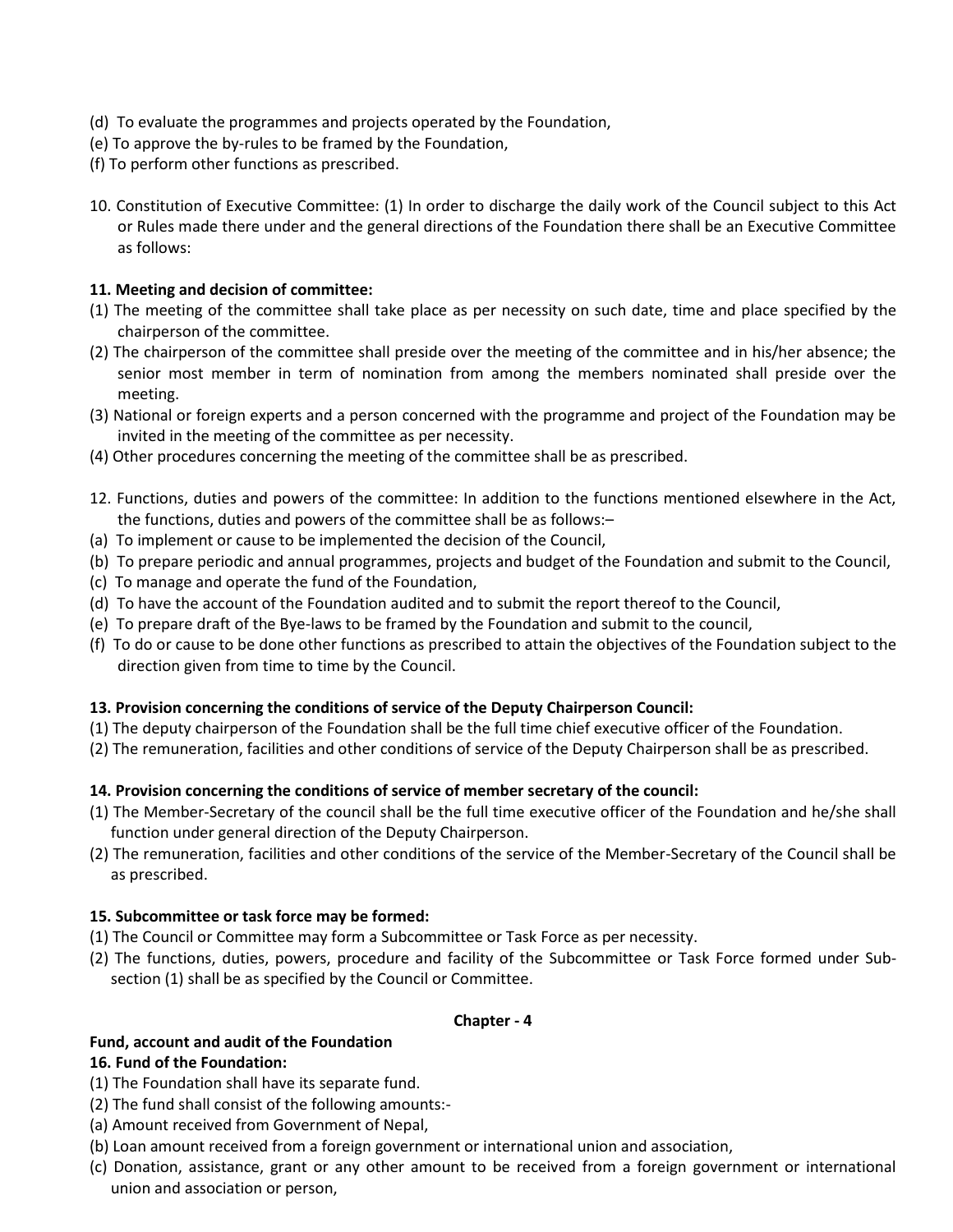- (d) Amount received as donation, assistance from a person or association,
- (e)Amount received for the service made available by the Foundation,
- (f) Amount received from any other sources.
- (3) The Foundation shall be required to obtain the approval of Government of Nepal to receive the amount under Clause (b) of Sub-section (2) and shall be required to give pre information to Government of Nepal to receive the amount under Clause (c).
- (4) All expenses to be incurred by the Foundation shall be borne from the fund under Sub-section (1).
- (5) All amounts to be received by the Foundation shall be deposited into a bank by opening an account in the name of the Foundation in such bank.
- (6) The operation of the account of the fund of Foundation shall be as prescribed.

## **17. Account and audit there of:**

- (1) The Foundation shall maintain accounts of its income and expenditure as per the prevailing law.
- (2) The audit of the Foundation shall be performed by the Department of the Auditor General.

## **Chapter-5**

## **Miscellaneous**

## **18. Act and action not to be deemed illegal:**

Notwithstanding anything contained in other sections of this Act, an act and action carried out when the position of a member of the council or committee was vacant shall not be deemed illegal on account of that ground only.

## **19. Delegation of power:**

- (1) The Council may delegate all or some of the powers conferred to it by this Act or Rules or Bye-laws made there under to the committee or chairperson of the committee or Member Secretary of the Committee on the condition that it is exercised according to the conditions specified by it.
- (2) The committee may delegate all or some of the powers conferred to it by this Act or Rules made there under to a Member or Member Secretary or an officer employee of the Committee.

## **20. Annual report to be submitted:**

- (1) The Foundation shall be required to submit an annual report of its activities within three months of the expiry of every fiscal year to Government of Nepal.
- (2) The report under Sub-section (1) shall contain, inter alia, description in brief of the work performed within one year by the Foundation, Foundation's financial status, statement of expenditure, programme or project completed and cost thereof and the problems faced by the Foundation.
- (3) The Foundation shall publish the main content of the report under Sub-section.

## **21. Appointment of the employees of the Foundation:**

- (1) The Foundation may appoint the employees as prescribe.
- (2) The appointment of the employees of the Foundation and conditions of their service shall be as provided for in the By-laws framed by the Council.

## **22. Government of Nepal may issue direction:**

Government of Nepal may issue necessary directions to the Foundation.

## **23. Liaison with Government of Nepal: The Foundation shall liaise with Government of Nepal through the Ministry of Local Development.**

## **24. Power to make Rule and Bye-laws:**

- (1) The Council may make necessary Rules to implement the objectives of this Act.
- (2) Subject to this Act and Rules made there under the Council may make By-laws in the following matters and such By-laws shall come into force from the date on which Government of Nepal approves them:-
- (a) Internal work operation,
- (b) Appointment of employees and conditions of service,